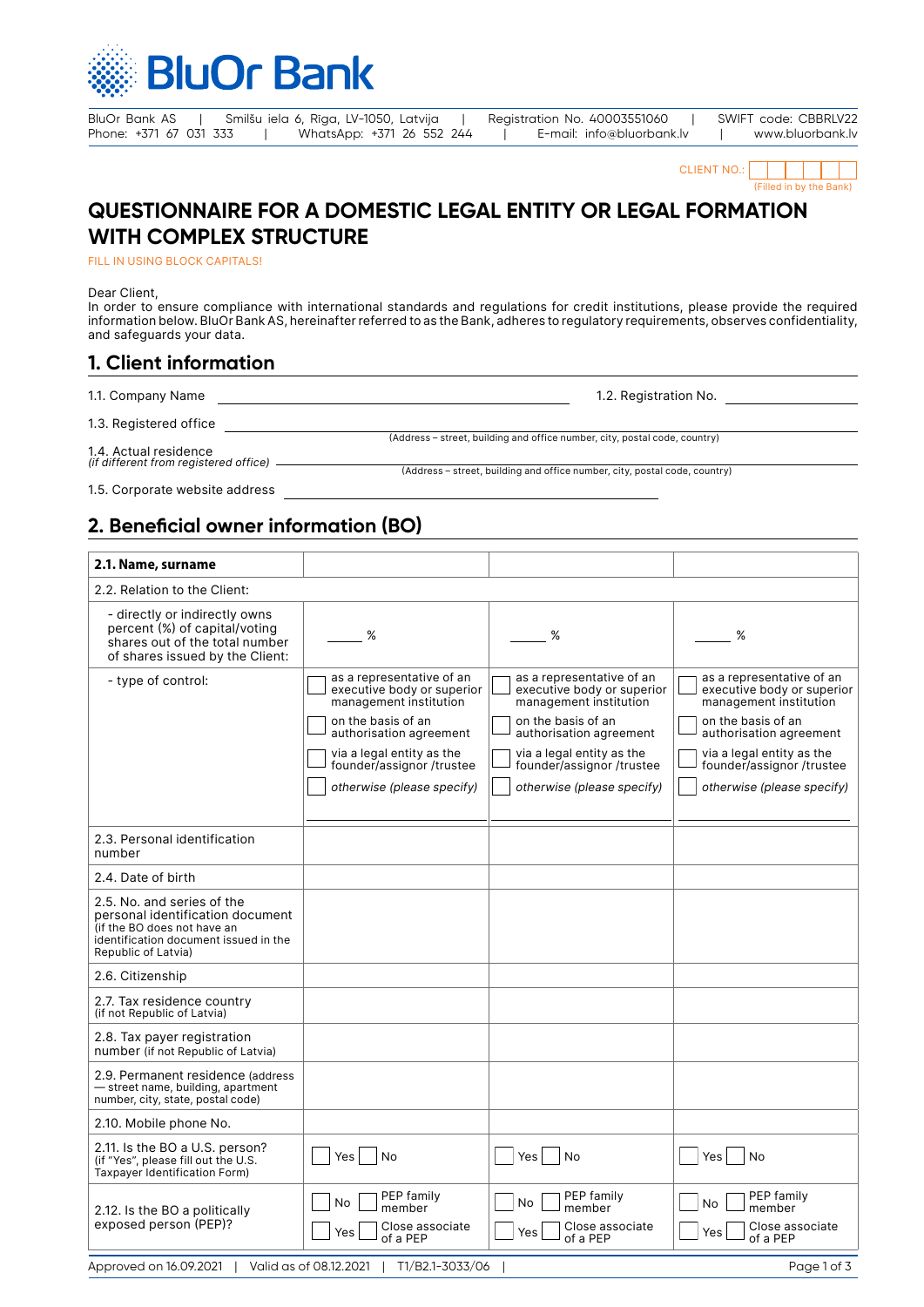

| Phone: +371 67 031 333                         |                                                                                                                                                                                                                                                           | WhatsApp: +371 26 552 244 |                                                                    | E-mail: info@bluorbank.lv                          | www.bluorbank.lv                                                                       |
|------------------------------------------------|-----------------------------------------------------------------------------------------------------------------------------------------------------------------------------------------------------------------------------------------------------------|---------------------------|--------------------------------------------------------------------|----------------------------------------------------|----------------------------------------------------------------------------------------|
| 3. Business profile                            |                                                                                                                                                                                                                                                           |                           |                                                                    |                                                    | CONTINUATION                                                                           |
|                                                |                                                                                                                                                                                                                                                           |                           |                                                                    |                                                    |                                                                                        |
|                                                | 3.1. Information about the Client's business activity. Please describe what business activity will be involved in account transactions:                                                                                                                   |                           |                                                                    |                                                    |                                                                                        |
|                                                |                                                                                                                                                                                                                                                           |                           |                                                                    |                                                    |                                                                                        |
|                                                |                                                                                                                                                                                                                                                           |                           |                                                                    |                                                    |                                                                                        |
|                                                |                                                                                                                                                                                                                                                           |                           |                                                                    |                                                    |                                                                                        |
|                                                |                                                                                                                                                                                                                                                           |                           |                                                                    |                                                    |                                                                                        |
|                                                | IF THE CLIENT HAS DECLARED THE ACTIVITY TYPE CORRESPONDING TO THE DEFINITION OF A <i>FINANCIAL INSTITUTION</i> , THE FINANCIAL INSTITUTION<br>QUESTIONNAIRE MUST ALSO BE COMPLETED.                                                                       |                           |                                                                    |                                                    |                                                                                        |
|                                                | 3.2. Does the Client's business activity requires special license/permits?                                                                                                                                                                                |                           | No                                                                 |                                                    | Yes, copies of relevant licenses and/or<br>special permits attached to the application |
|                                                | 3.3. Is the Client a Passive Non-financial Entity?<br>(i.e. more than 50% of the Client's income is passive income – dividends, investment margin, coupon<br>income, interest income, royalties etc. More information is available on the Bank's website) |                           |                                                                    | No                                                 | Yes                                                                                    |
| 3.4. Business activity (in years):             |                                                                                                                                                                                                                                                           | Less than 1               | $1 - 3$                                                            | $3 - 5$                                            | Over 5                                                                                 |
|                                                | 3.5. Number of employees in the company:                                                                                                                                                                                                                  | Less than 10              | $10 - 50$                                                          | $50 - 250$                                         | <b>Over 250</b>                                                                        |
|                                                | 3.6. Annual turnover of the company (M EUR):                                                                                                                                                                                                              |                           |                                                                    | 3.7. Balance sheet assets of the company (M EUR):  |                                                                                        |
| Less than 0.1                                  | $0.1 - 0.5$                                                                                                                                                                                                                                               | $0.5 - 2$                 | Less than 0.1                                                      | $0.1 - 0.5$                                        | $0.5 - 2$                                                                              |
| $2 - 10$                                       | 10-25                                                                                                                                                                                                                                                     | Over 25                   | $2 - 10$                                                           | $10 - 25$                                          | Over 25                                                                                |
|                                                |                                                                                                                                                                                                                                                           |                           |                                                                    |                                                    |                                                                                        |
|                                                | 3.8. Do you hold accounts with other credit or financial institutions?                                                                                                                                                                                    |                           |                                                                    |                                                    |                                                                                        |
| No                                             |                                                                                                                                                                                                                                                           |                           |                                                                    |                                                    |                                                                                        |
| Yes                                            |                                                                                                                                                                                                                                                           |                           | (Please specify the names of the credit or financial institutions) |                                                    |                                                                                        |
| 3.9. Banking services used so far:             |                                                                                                                                                                                                                                                           |                           |                                                                    |                                                    |                                                                                        |
|                                                |                                                                                                                                                                                                                                                           |                           |                                                                    |                                                    |                                                                                        |
|                                                | Asset management, brokerage services, Repo transactions                                                                                                                                                                                                   |                           |                                                                    | (Please, specify the names of credit institutions) |                                                                                        |
| Crediting                                      |                                                                                                                                                                                                                                                           |                           |                                                                    |                                                    |                                                                                        |
| E-Commerce, POS terminals                      |                                                                                                                                                                                                                                                           |                           | (Please, specify the names of credit institutions)                 |                                                    |                                                                                        |
|                                                |                                                                                                                                                                                                                                                           |                           | (Please, specify the names of credit institutions)                 |                                                    |                                                                                        |
| Safe deposit boxes                             |                                                                                                                                                                                                                                                           |                           |                                                                    |                                                    |                                                                                        |
|                                                |                                                                                                                                                                                                                                                           |                           | (Please, specify the names of credit institutions)                 |                                                    |                                                                                        |
|                                                | 3.10. MONTHLY Account turnover:<br>Total number of payments in your account (incoming and outgoing):                                                                                                                                                      |                           |                                                                    |                                                    |                                                                                        |
| (Must check one box only)<br>Up to 50 payments |                                                                                                                                                                                                                                                           |                           |                                                                    |                                                    |                                                                                        |
|                                                |                                                                                                                                                                                                                                                           | 50-100 payments           | More than 100 payments                                             | (specify approximate number)                       |                                                                                        |
| <b>Client accounts' turnover</b>               |                                                                                                                                                                                                                                                           | Up to<br>EUR15,000.00     | <b>From EUR 15,000.01</b><br>to EUR 50,000.00                      | From EUR 50,000.01<br>to EUR 100,000.00            | EUR 100,000.01 and<br>more (specify sum)                                               |
| incoming payments                              | Planned maximum total volume of the                                                                                                                                                                                                                       |                           |                                                                    |                                                    | EUR                                                                                    |
| outgoing payments                              | Planned maximum total volume of the                                                                                                                                                                                                                       |                           |                                                                    |                                                    | <b>EUR</b>                                                                             |
| including ATM cash deposits                    | Planned maximum volume of cash deposits,                                                                                                                                                                                                                  |                           | <b>EUR</b>                                                         |                                                    |                                                                                        |
| Planned maximum volume of cash                 | withdrawals, including ATM cash withdrawals                                                                                                                                                                                                               |                           | <b>EUR</b>                                                         |                                                    |                                                                                        |
|                                                | Planned maximum total volume of the<br>incoming payments on the separate clients'<br>funds account and maximum amount of a                                                                                                                                |                           |                                                                    |                                                    | <b>EUR</b>                                                                             |

BluOr Bank AS | Smilšu iela 6, Rīga, LV-1050, Latvija | Registration No. 40003551060 | SWIFT code: CBBRLV22

single incoming transaction (please fill if the

Client is a financial institution)